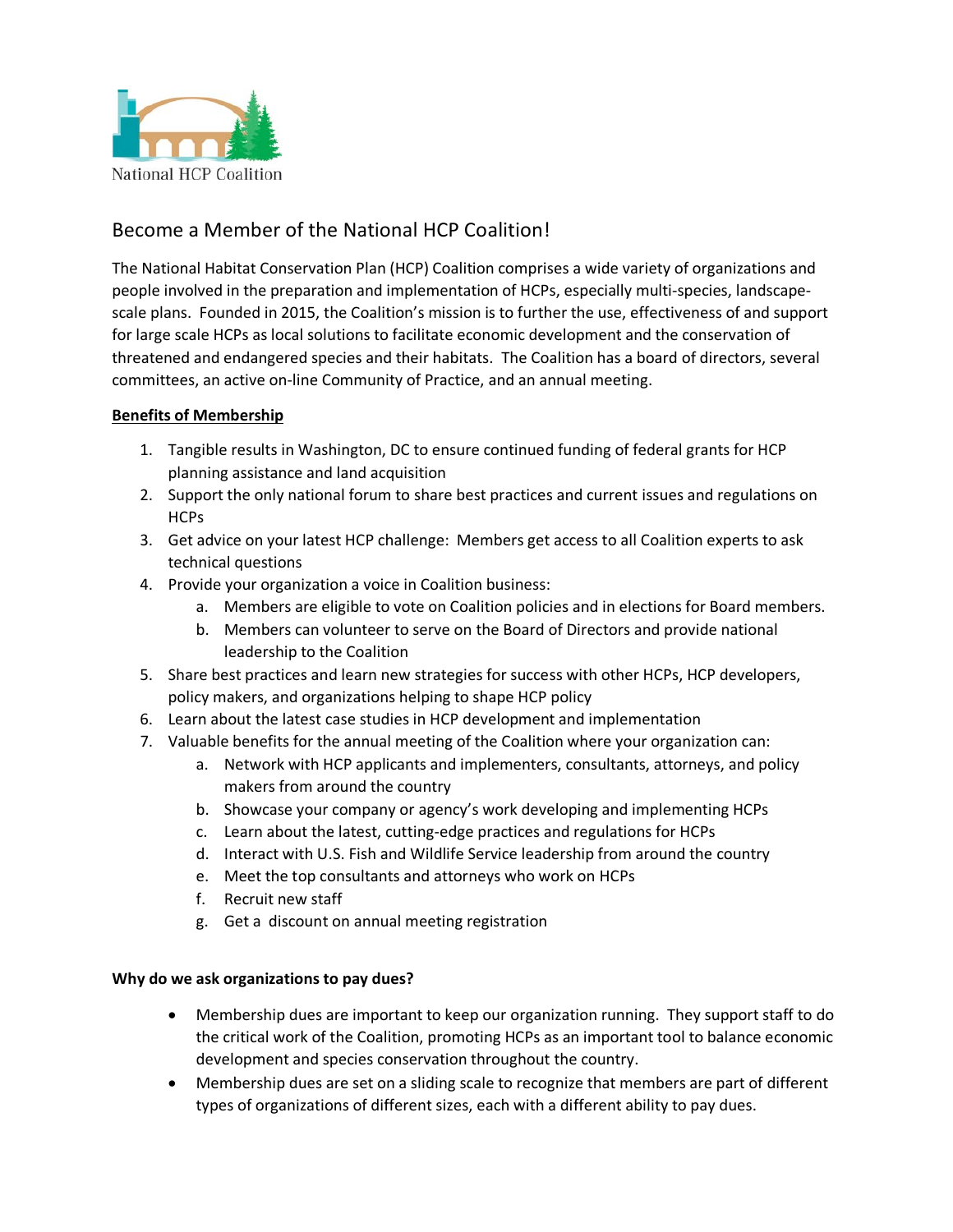- Membership dues levels are recommended, meaning that dues levels are set based on what most members are expected to contribute. If your organization's situation is different, you may pay more or less than the recommended levels. If you pay less than the recommended level, we only ask that you provide a short explanation so that we can better understand the profile of our membership.
- Membership is active for one full calendar year from date payment is received.
- You will receive email requests to renew your membership starting approximately two months prior to your membership expiration. If you intend to renew your membership on a particular schedule, please let us know. If you do not intend to renew your membership, please let us know why.
- We understand that some organizations may wish to participate in the Coalition for a short time before committing to membership. We ask that you join as a member as soon as you are able and believe that continued participation will benefit your organization.

| <b>Member Type</b>                             | Annual Membership Dues Recommendation <sup>1</sup> |  |  |
|------------------------------------------------|----------------------------------------------------|--|--|
| <b>HCP Implementing Entity</b>                 |                                                    |  |  |
| (Approved or In Process HCP)                   |                                                    |  |  |
| <b>Public agency</b>                           | \$500 per HCP (one permittee)                      |  |  |
|                                                | \$2,000 per HCP (multiple permittees) <sup>3</sup> |  |  |
| Private company or utility                     | \$1,000 per HCP (one permittee)                    |  |  |
|                                                | \$2,500 per HCP (multiple permittees) <sup>3</sup> |  |  |
| <b>State Agency that Supports, Advises, or</b> | \$500                                              |  |  |
| <b>Issues Permits for HCPs</b>                 |                                                    |  |  |
| <b>Non-Profit Organization</b>                 | \$500                                              |  |  |
| <b>Consulting Firm or Law Firm<sup>2</sup></b> |                                                    |  |  |
| 1-50 employees                                 | \$500                                              |  |  |
| 51-250 employees                               | \$1,000                                            |  |  |
| >250 employees                                 | \$2,500                                            |  |  |
| <b>Individuals</b>                             | \$100                                              |  |  |

#### **Recommended Membership Dues Schedule**

<sup>1</sup> Recommended annual membership. Members may join at a higher level. Members may also join at a lower level if they provide a reasonable rationale for the reduced membership fee.

<sup>2</sup> Based on full time staff equivalents.

<sup>3</sup> Membership dues are higher for multi-applicant or multi-operator HCPs because they can share membership dues amongst their HCP participants (applicants or permittees). Single applicant or permittee HCPs that provide take authorization to multiple local agencies should be considered multi-operator HCPs.